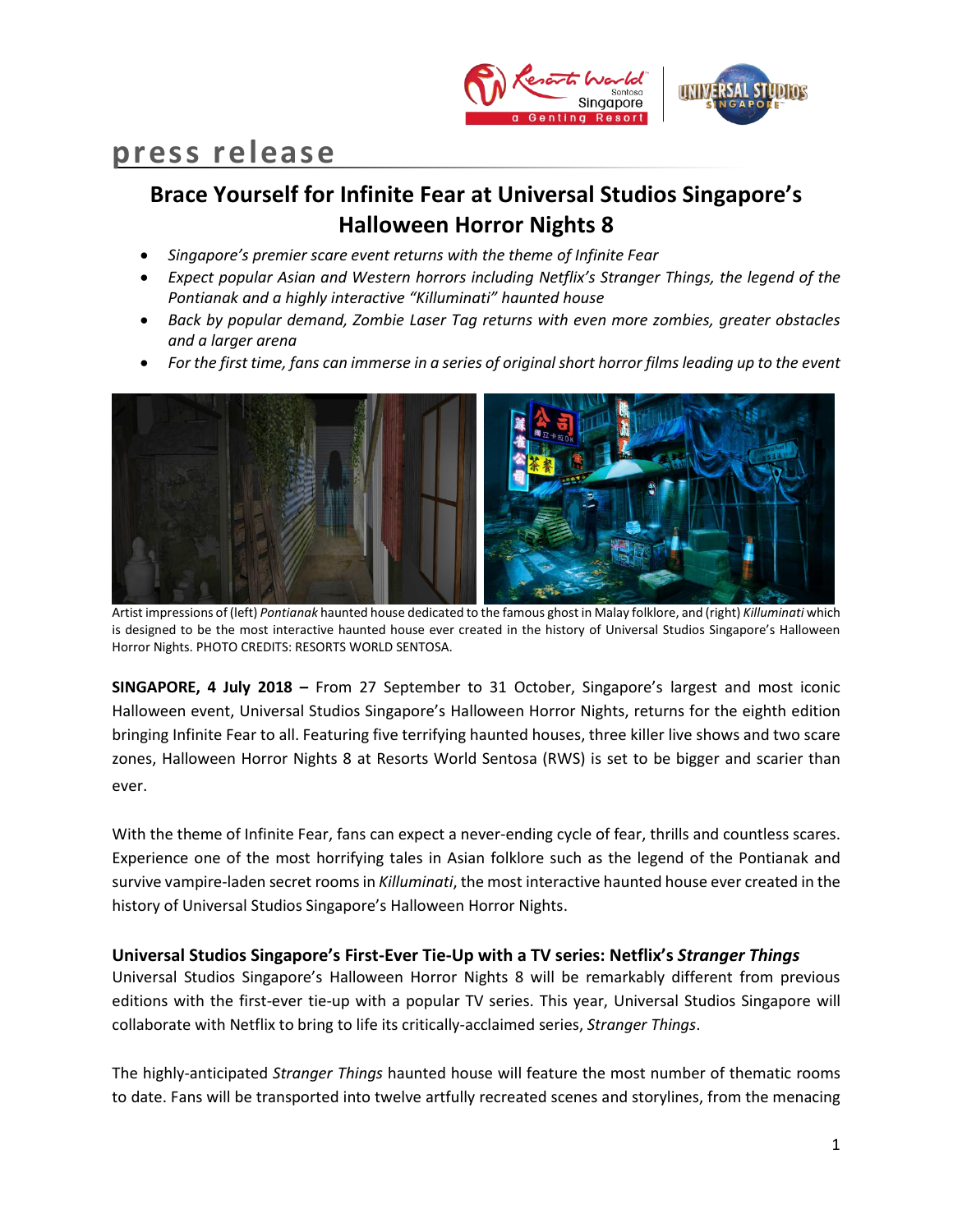Hawkins National Laboratory, to the Byers home adorned with an erratic display of flashing Christmas lights and the eerie Upside Down woods.

# **Asian horror take centre stage in four haunted houses**

This year's edition will showcase Asian horror, which have proven to be a hit amongst local guests, in four haunted houses. Fans can enter the world of *Killuminati* – the Chinese secret society of vampires that has existed for centuries – where mystery, controversy and nightmares await. Watch out for never-beforeseen stunts and expect lots of twists in this highly interactive house where even the bravest souls may end up in different secret rooms!

Two haunted houses will unravel the spine-tingling narratives of two different iconic ghosts in Asian folklore: the Japanese ghost story of Yotsuya and the legend of the Pontianak**.** Step back in time to the chilling Edo-era of Japan in *The Haunting of Oiwa* and come face-to-face with Lady Oiwa who returns from the dead seeking revenge after being poisoned by her unfaithful husband.

Over at the *Pontianak* haunted house*,* thrill-seekers will need to tread carefully in a Malay village as they survive the various hair-raising scenes and stories of the Pontianak unfolding before their eyes, from how she was created, to the banana trees where she resides, and the laundry area where she sniffs out the next victim. For the first time, the infamous long-haired female vampiric ghost gets her very own haunted house named after her.

# **Two Western-themed scare zones and three live shows**

Get thrown into chaos at *Apocalypse: Earth* as Mother Earth unleashes her most terrifying forces and takes over New York. Guests can also witness the ancient tribe of man-hunters in *Cannibal*, where the bodies of rivals killed in revenge are being devoured.

Fans can take a break from the screams and join the charismatic Gideon Grim, the Motivational Death Coach, as he captivates guests with tips on highly effective scaring in *DEAD Talks! DEAD Talks is* an allnew, witty, seminar-style show with cutting-edge illusions, electrifying dancing and acrobatics at the Pantages Hollywood Theater.

# **Bigger, Better and Scarier: Zombie Laser Tag Back by Popular Demand**

Back by popular demand since its debut last year, *Zombie Laser Tag* returns with an arena double the size. Each team of eight participants will work together for one mission: to fend off and "kill" zombies in infested areas. Participants can expect more zombies, face greater obstacles and rev up for more action, all in the company of a drill sergeant who will lead the way to ensure everyone gets out alive. The *Zombie*  Laser Tag experience is available at an additional S\$38 per participant.

# **Start Halloween Early: Immerse in a Series of Original Horror Films**

For the first time, Universal Studios Singapore will produce a series of short, original horror films leading up to Halloween Horror Nights 8. These dramatic bite-sized films aim to showcase the riveting stories and iconic supernatural characters of this year's haunted housesin unique cinematographic styles. These short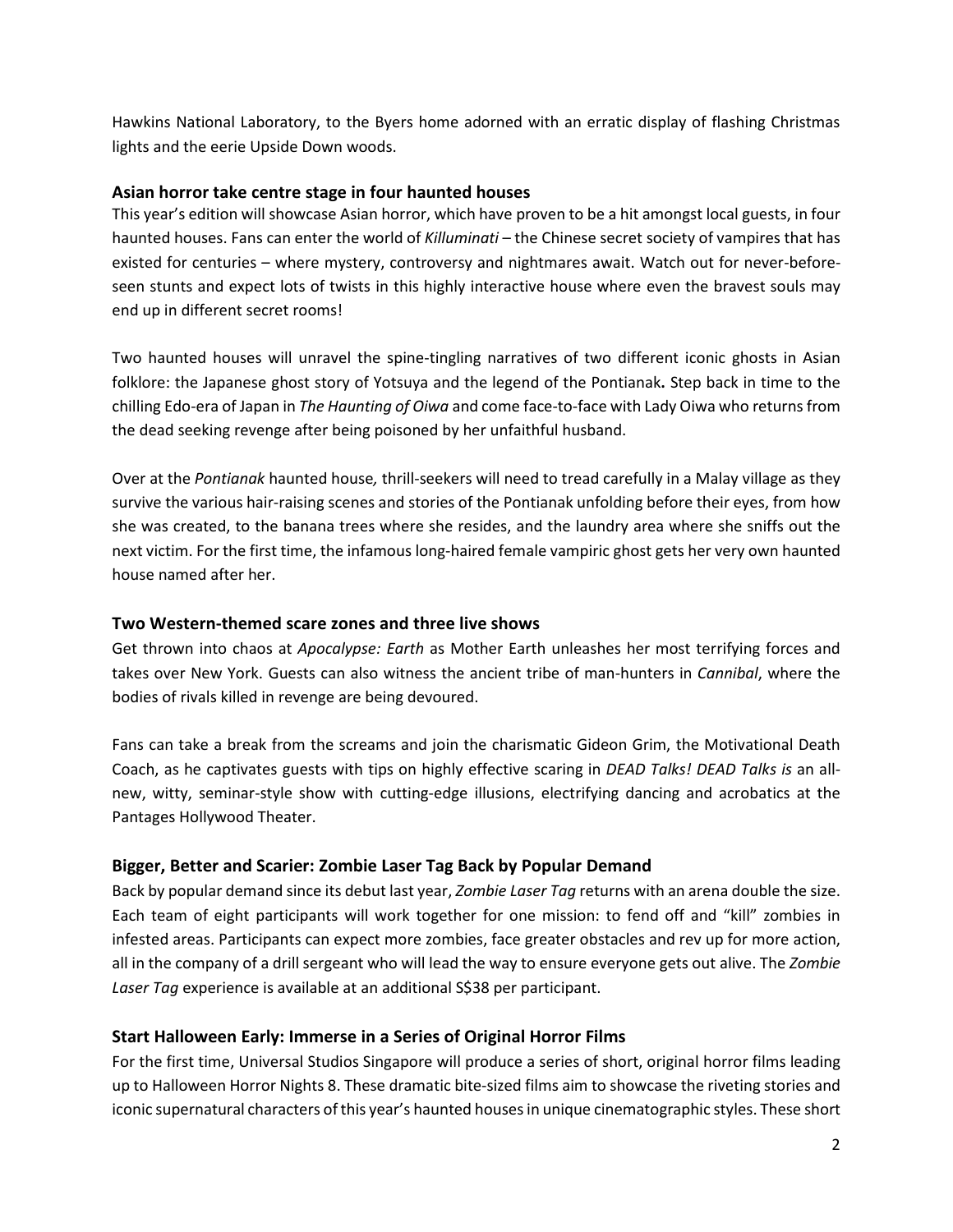films will be released between July to August and are available on Resorts World Sentosa's [Facebook,](https://www.facebook.com/ResortsWorldatSentosa/) [Instagram,](https://www.instagram.com/rwsentosa/) [blog,](http://www.rwsentosablog.com/) [Twitter](https://twitter.com/rwsentosa) and [YouTube.](https://www.youtube.com/user/rwsentosa)

The special nighttime event will run for 18 nights, including an additional night on 27 September to cater to the growing number of horror fans. Early bird ticket sales will run from now until 12 August at S\$55 (non-peak) and S\$65 (peak), while standard event tickets are available at S\$58 (non-peak) and S\$68 (peak) each. Fans can purchase an R.I.P. Tour that includes event admission, a guide who will share insider stories and escort fans to the various experiences, VIP access to haunted houses, private meet-and-greet sessions with creepy characters and more. Guests can also enjoy many of the theme park's exciting rides and attractions.

Additional information on the haunted houses, scare zones and more can be found in **Appendix A** and [www.halloweenhorrornights.com.sg](http://www.halloweenhorrornights.com.sg/) Fans are strongly advised to purchase event tickets from RWS [website](http://www.halloweenhorrornights.com.sg/) and at Universal Studios Singapore ticket booths.

**– END –**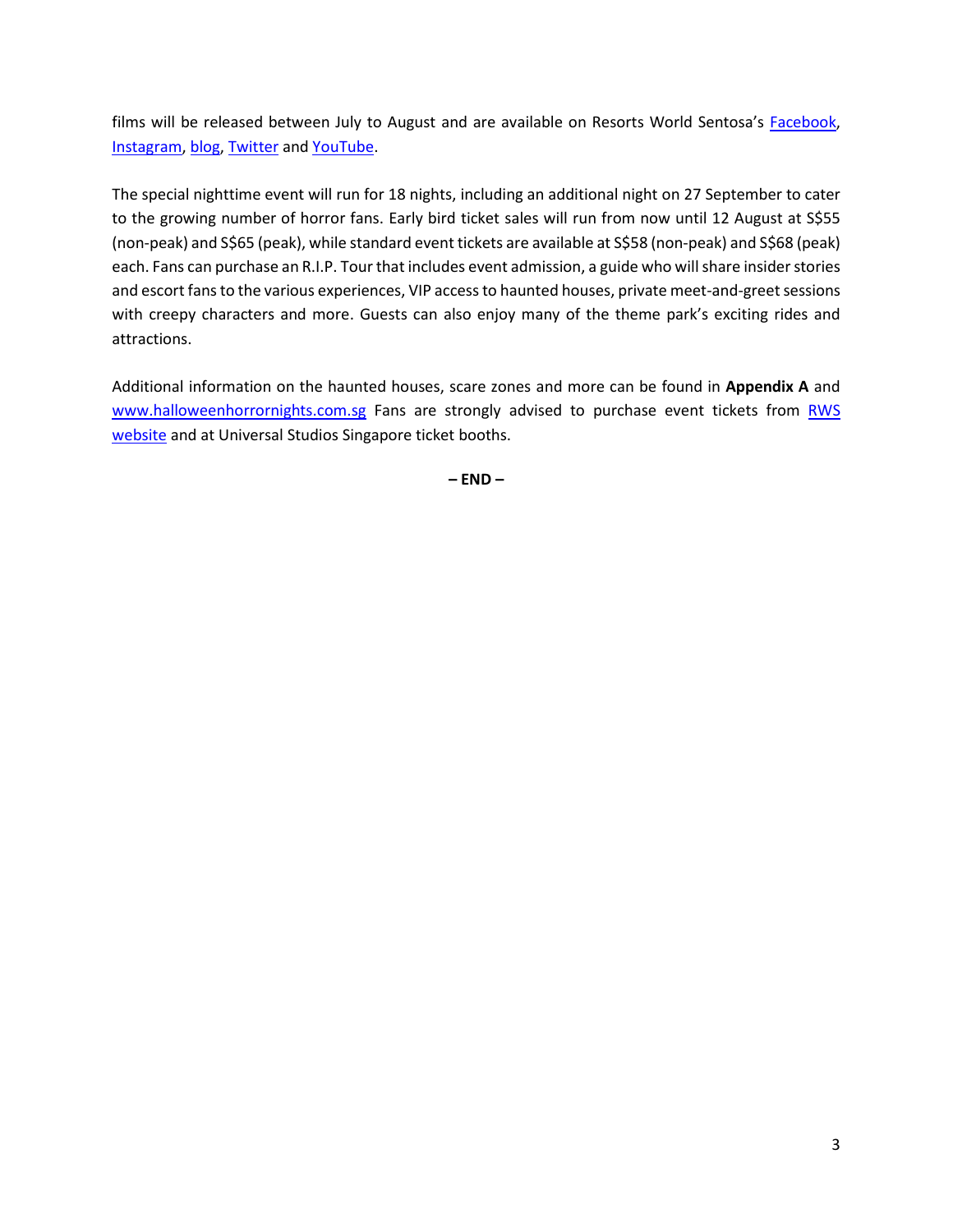#### **ABOUT UNIVERSAL PARKS & RESORTS**

Universal Parks & Resorts, a unit of Comcast NBCUniversal, offers guests around the globe today's most relevant and popular entertainment experiences. With three-time Academy Award® winner Steven Spielberg as creative consultant, its theme parks are known for immersive experiences that feature some of the world's most thrilling and technologically advanced film- and television-based attractions. Comcast NBCUniversal wholly owns Universal Studios Hollywood, which includes Universal CityWalk Hollywood. It also owns Universal Orlando Resort, a destination resort with three theme parks (Universal Studios Florida, Universal's Islands of Adventure and the new water theme park, Universal's Volcano Bay), five resort hotels, and Universal CityWalk Orlando. In addition, Comcast NBCUniversal owns Universal Studios Japan, in Osaka and has a license agreement with Universal Studios Singapore at Resorts World Sentosa, Singapore. The company is also developing a theme park destination in Beijing called Universal Beijing Resort.

#### **ABOUT RESORTS WORLD SENTOSA**

Resorts World Sentosa (RWS), Asia's premium lifestyle destination resort, is located on Singapore's resort island of Sentosa. Spanning 49 hectares, RWS is home to world-class attractions including Universal Studios Singapore, S.E.A. Aquarium, the Maritime Experiential Museum, Dolphin Island and Adventure Cove Waterpark. Complementing the adventure and adrenaline of its theme parks and attractions are six unique luxury hotels, the world-class Resorts World Convention Centre, a casino and the Asian flagship of a world-renowned destination spa. RWS offers awardwinning dining experiences and exciting cuisine from around the world across its many renowned celebrity chef restaurants, establishing itself as a key player in Singapore's vibrant and diverse dining scene and a leading gourmet destination in Asia for epicureans. The integrated resort also offers world-class entertainment, from original resident productions to concerts and public shows such as Crane Dance and Lake of Dreams. RWS has been named "Best Integrated Resort" since 2011 for seven consecutive years at the TTG Travel Awards which recognises the best of Asia-Pacific's travel industry.

RWS is wholly owned by Genting Singapore, a company of the Genting Group. For more information, please visit [www.rwsentosa.com.](http://www.rwsentosa.com/)

 $\omega$ 

/ResortsWorldatSentosa @rwsentosa [www.rwsentosablog.com](http://www.rwsentosablog.com/) **#HHN8**

#### **MEDIA CONTACTS**

#### **Resorts World Sentosa**

Shaiful Rizal Tel: +65 6577 9761 / +65 9170 2542 E-mail[: shaiful.malek@RWSentosa.com](mailto:shaiful.malek@RWSentosa.com)

Jonathan Yu Tel: +65 6577 9752 / +65 9430 9566 Email[: jonathan.yu@RWsentosa.com](file:///C:/Users/loolin.chua/AppData/Local/Microsoft/Windows/Temporary%20Internet%20Files/Content.Outlook/KPF1T9X7/jonathan.yu@RWsentosa.com)

#### **Ogilvy Public Relations (for Resorts World Sentosa)**

Goh Su Fang Tel: +65 6213 7973 / +65 9118 8315 E-mail: [sufang.goh@ogilvy.com](mailto:sufang.goh@ogilvy.com)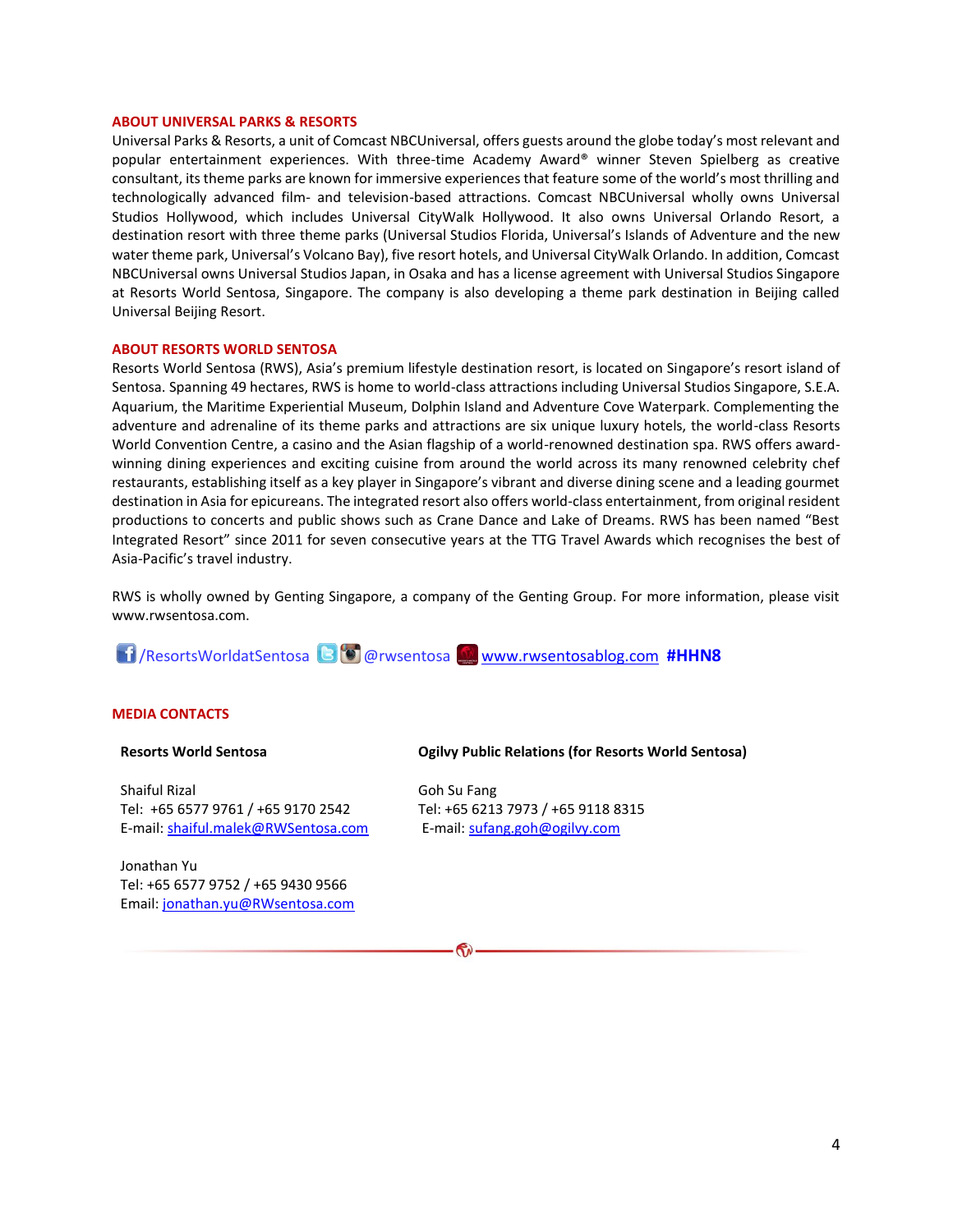# **APPENDIX A: ARTIST IMPRESSIONS & DETAILS**

#### **Note to Editors**

- *1.* Photos can be downloaded fro[m https://app.box.com/v/USSHHN8](https://app.box.com/v/USSHHN8)
- *2.* Renderings, photographs and illustrations are artist impressions only and subject to change
- 3. All photos are to be attributed to **Resorts World Sentosa**



#### **Haunted House: Netflix's** *Stranger Things*

The highly-anticipated *Stranger Things* haunted house will feature the most number of thematic rooms to date. Fans will be transported into twelve artfully recreated scenes and storylines, from the menacing Hawkins National Laboratory, to the Byers home adorned with an erratic display of flashing Christmas lights and the eerie Upside Down woods.



#### **Haunted House:** *Pontianak*

Over at the *Pontianak* house, thrill-seekers will need to tread carefully in a Malay village as they survive the various hairraising scenes and stories of the Pontianak unfolding before their eyes, from how she was created, to the banana trees where she resides, and the laundry area where she sniffs out the next victim. For the first time, the infamous long-haired female vampiric ghost gets her very own haunted house named after her.



#### **Haunted House:** *Killuminati*

Fans can enter the world of *Killuminati* – the Chinese secret society of vampires that has existed for centuries – where mystery, controversy and nightmares await. Watch out for never-before-seen stunts and expect lots of twists in this highly interactive house where even the bravest souls may end up in different secret rooms!



#### **Haunted House:** *Pagoda of Peril*

Fans can make their way through the Chinese-themed *Pagoda of Peril***,** trapped with malevolent demons and terrifying spirits roaming viciously around the prison. These demonic creatures will fight in fury as they seek to find freedom. Come face to face with the vicious Yin demon, as he yearns for eternal life and power.